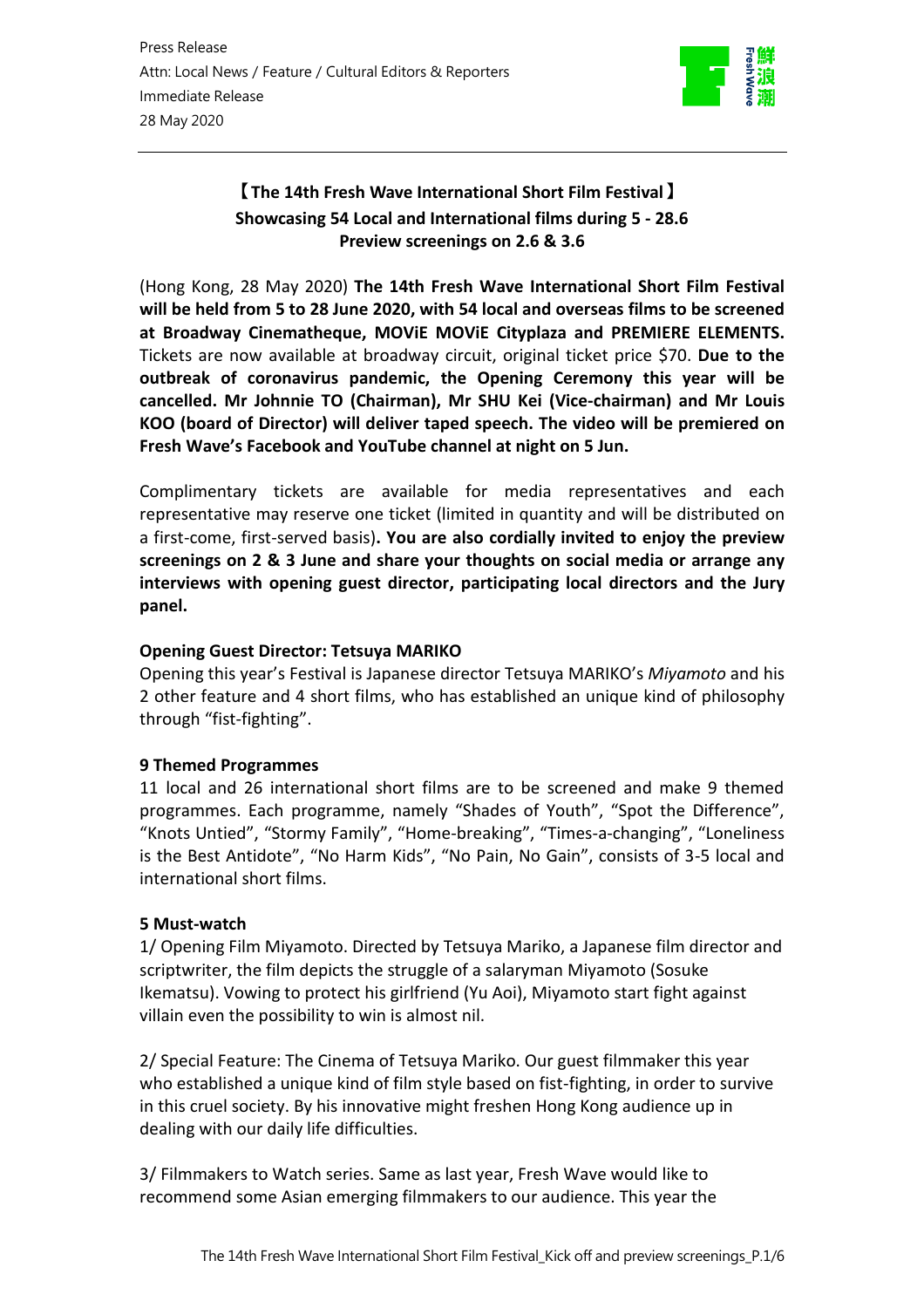

programme will showcase 10 short films directed by Taiwanese director Lin Ya-yu and Malaysian director Leong Siew-hong.

4/ Local Competition Short Films. 11 shorts from our local filmmakers will be screened including CHAN Kam-hei's *This Is Not The End*, FUNG Ka-cheuk's *Mo*, LAM Sen's *Grace*, LIN Zeqiu's *Belated Listen*, WONG Ka-ki's *Wild Child*, CHAN Ka-kit's *Slowdive Bay*, CHAN Kwok-yu's *River of Desire*, HO Yuk-fai's *Eternal Sunshine*, TAI Ching-yu's *Cage*, CHAN Sheung-shing's *The Moviegoer* and WONG Wing-yiu's *The Evening Song*. Audience could understand our young filmmakers' concepts and ideas through the camera.

5/ International Selections. See yourselves in the other perspectives. Short films from young filmmakers from Taiwan, Japan, South Korea, Singapore, Belgium, Netherland, Norway, Slovenia, India, Uruguay, etc. around the world will be showcased.

### **Preview screenings on 2.6 & 3.6**

Preview Screening 1 Date: 2.6.2020 (Tue) Time: 21:40 (Duration: 108 min) Venue: Broadway Cinematheque(House 4) Programme: - LEONG Siew-hong *Blind Mouth* - Ryusuke HAMAGUCHI *Heaven Is Still Far Away* - Tetsuya MARIKO *Fun Fair* - HSIEH Hui-jing *Memory* Preview Screening 2 Date: 3.6.2020 (Wed) Time: 21:55 (Duration: 108 min) Venue: Broadway Cinematheque(House 4) Programme: - WAN Kin-fai *4 p.m. in Chaozhou* - LIN Zeqiu *Belated Listen* - WONG KA-ki *Wild Child* - Daphne LUCKER *Sisters*

- LIN Ya-yu *See You, Sir*

### **[>> Preview Screening seat reservation >>](https://forms.gle/EbADECyZ7M7PDnBF6)**

**[>> 14th Fresh Wave screening ticket reservation >>](https://forms.gle/rCqjUWUSq2gRpb3Y9)**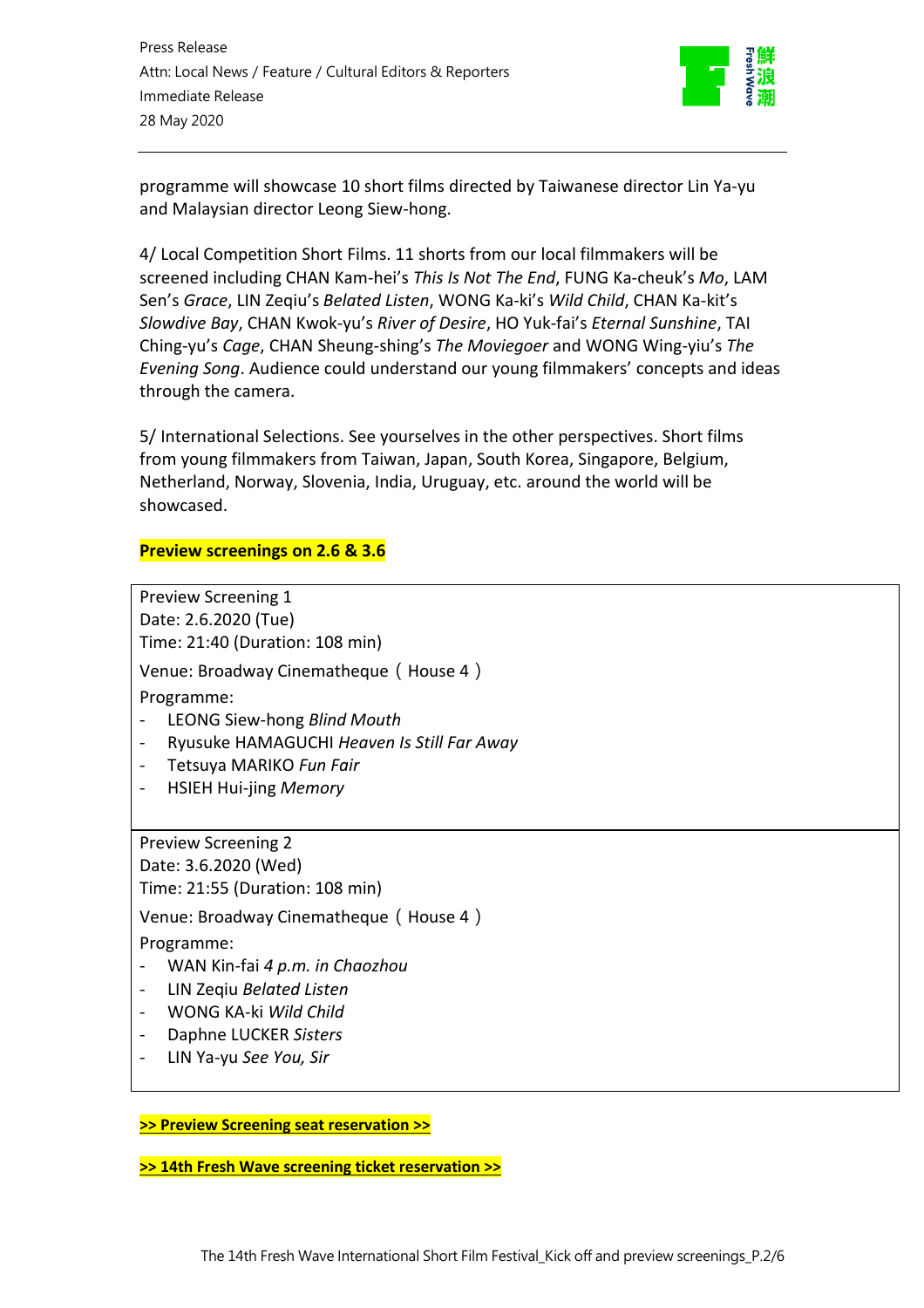

### **Interview Opportunities**

Intimate interviews with opening guests, Jury Panel for the final selection of Local Competition and participating local directors are welcome.

| <b>Interviewees</b>                      |                                         | <b>Suggested angles</b>       |
|------------------------------------------|-----------------------------------------|-------------------------------|
| <b>Opening Guests Director</b>           | <b>Tetsuya MARIKO</b>                   | - In-depth features on film   |
|                                          | - Director of Opening film              | - Film appreciation           |
|                                          | Miyamoto                                | - Life as a Director          |
|                                          |                                         | Messages to<br>young          |
|                                          |                                         | people in the film industry   |
| of<br>Local<br>Jury<br>Panel             | <b>NAI An</b>                           | An overview of the            |
| <b>Competition</b> (after closing        | Chinese<br>Actress<br>and               | development of<br>short       |
| ceremony)                                | producer                                | films                         |
|                                          | <b>SHEN Ko-Shang</b>                    | the<br><b>Comments</b><br>on. |
|                                          | Taiwanese director<br>$\qquad \qquad -$ | professional standard and     |
|                                          | <b>River HUANG</b>                      | potentials<br>Hong<br>Kong    |
|                                          | Taiwanese actor and                     | young filmmakers              |
|                                          | director                                | - Insights into the industry  |
|                                          | <b>MAN Lim-chung</b>                    |                               |
|                                          | Art director in film                    |                               |
|                                          | <b>Jessinta LIU Fung-ping</b>           |                               |
|                                          | producer<br>Film<br>and                 |                               |
|                                          | lecturer                                |                               |
| Directors from Budding                   | LIN Ya-yu                               | - Stories about dreams        |
| <b>Filmmakers</b><br><b>Follow</b><br>to | <b>LEONG Siew-hong</b>                  | come true                     |
| <b>Series</b>                            |                                         | - Insider tips & practical    |
|                                          |                                         | skills                        |
| <b>11 participating Fresh Wavers</b>     |                                         | - Stories about dreams        |
|                                          |                                         | come true                     |
|                                          |                                         | - Insider tips & practical    |
|                                          |                                         | skills                        |

\*Attached please find the "Appendix Biographies".

### **Viu TV -** *We Are From Fresh Wave* **programme**

As an extension of past years' success, the Festival is collaborating with Viu TV again this year to bring a series of specular programmes to the public, details will be announced soon.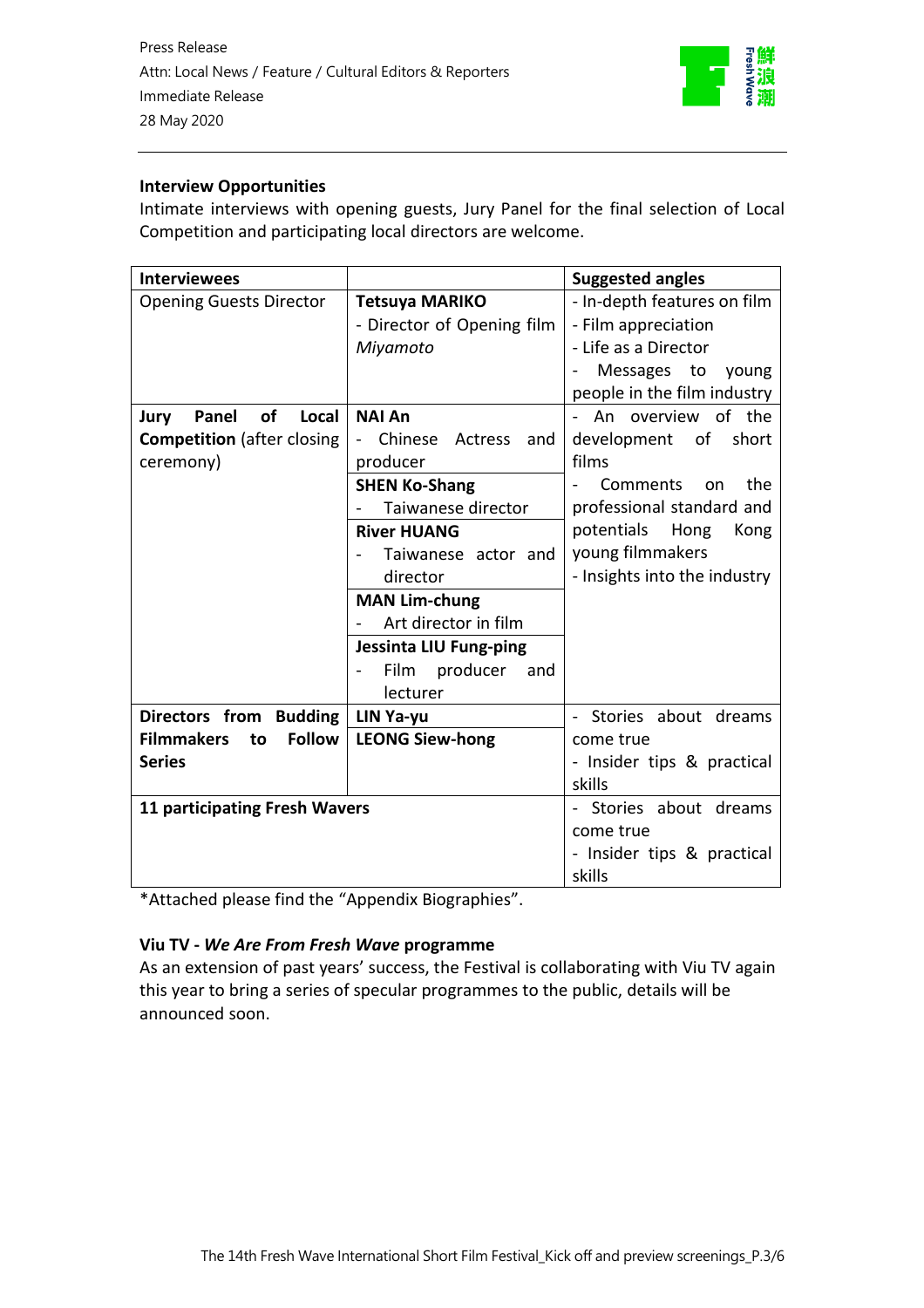Press Release Attn: Local News / Feature / Cultural Editors & Reporters Immediate Release 28 May 2020





# **The 14th Fresh Wave International Short Film Festival**

Festival Period: 5 - 28 June 2020 Tickets are NOW available on broadway circuit: <http://www.cinema.com.hk/en/movie/special/25>

Details: https://bit.ly/2WRgjm8 Programme Guide: <https://bit.ly/3dJW3de> Download Images: <https://bit.ly/3eij5rO>

**For complimentary tickets and interviews, please contact Lun for assistance. (3619 4520; wong\_wai\_lun@freshwave.hk)** 

 $~\sim$ End $~\sim$